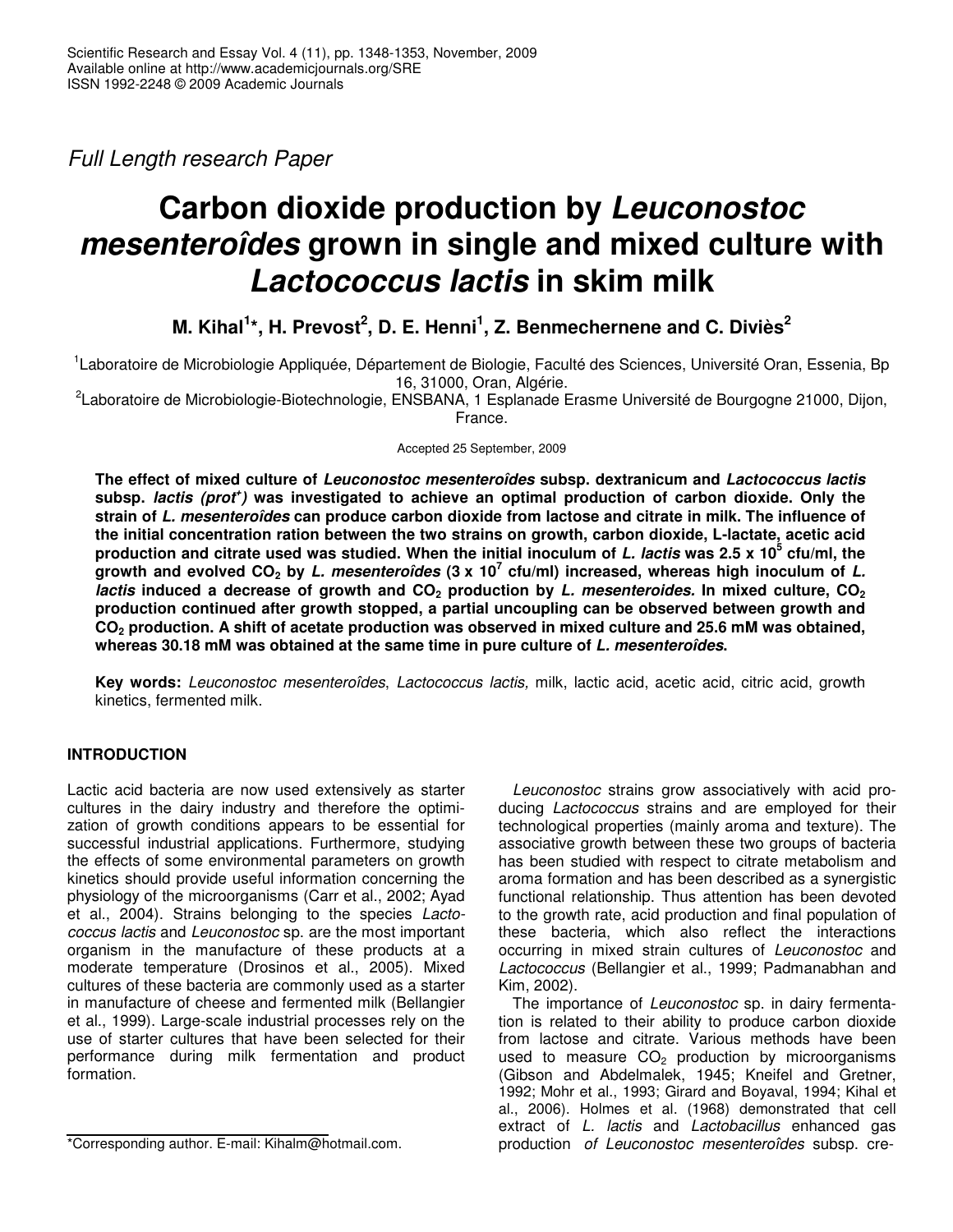*moris*. During the fermentation of milk by *Leuconostoc*, the ratio of  $CO<sub>2</sub>$  is critical as it affects not only the flavor and aroma of the fermented product but also the texture of blue cheese.

The shift in metabolic pathways in response to environmental conditions is well documented in the literature in the case of homofermentative species (Bobillo and Marshall, 1992; Kandler, 1983), but little information is available about the behavior of heterofermentative species such as *L. mesenteroîdes*. The quantitative aspects and kinetics of evolved  $CO<sub>2</sub>$  in mixed culture of *Leuconostoc*-*Lactococcus* under different culturing conditions have been fairly studied (Beal and Corrieu, 1991; Kihal et al., 1996). In point of view of the recent report demonstrating the importance of evolved  $CO<sub>2</sub>$  to the texture of dairy products, a study of this matter seemed appropriate.

The present study was undertaken to determine whether *L. mesenteroîdes* plays a role in carbon dioxide production in pure and mixed culture with *L. lactis* in milk.

#### **MATERIALS AND METHODS**

#### **Bacterial strains**

*L. mesenteroîdes* subsp. *dextranicum* (L4), *L. mesenteroîdes* subsp. *mesenteroîdes* (19D) and *L. lactis* subsp. *lactis* (SLO<sub>3</sub>), which is known for its proteolytic activity, were obtained from Laboratoire de Microbilogie-biotechnologie, ENSBANA, Dijon, France. The identity of species was confirmed by the use of physiological, biochemical and sugar test by API 50 CHL system according to the manufacturer's instructions (API System, Bio-Merieux France) (Huang et al., 1994; Thapa et al., 2006; Perea et al., 2007).

The strains were stored as frozen stock at -  $20^{\circ}C$  in fortified skimmed milk (10% skim milk, 0.25% yeast extract, 0.5% glucose) containing 30% glycerol as appropriate. Working cultures were prepared from stock cultures by two consecutive transfers in fresh MRS and M17 broth for *Leuconostoc* and *Lactococcus,* respectively (Kihal, 1996).

## **Media and conditions cultures**

*Leuconostoc* strains were cultured in MRS broth (De Man et al., 1960) and *L .lactis* in M17 broth (Terzaghi and Sandine, 1975). Milk medium (reconstituted skim milk 10%) was also used for the preparation of single and mixed cultures. Skimmed-milk medium was prepared from reconstituted skim milk powder 10% (w/v) and sterilized by autoclaving at 110°C for 10 min. All cultures were incubated at 30°C for 48 h.

## **Growth kinetic in milk**

The growth rate, lactic acid production and evolved  $CO<sub>2</sub>$  were studied on reconstituted skim milk. The reconstituted milk was sterilized at 110°C for 10 min, cooled at room temperature (20°C), and inoculated with the strains at 30°C. All the mother culture of *Leuconostoc* and *L. lactis* were grown separately in sterile skim milk at 30°C.

Freshly prepared starter culture of *Leuconostoc* inoculated at 5%

initially yielded about 5 x 10 7 cfu/ml, however, in the case of *L. lactis*, the yield was about 2.5  $\times$  10<sup>5</sup> cfu/ml at 0.1% of inoculums. Cultures were incubated at 30°C for 24 h. Every hour, samples were aseptically withdrawn from tubes to determine pH, titratable acidity and evolved  $CO<sub>2</sub>$ ; the experiments were repeated three times.

#### **Determination of pH and total acidity**

Measurement of pH was carried out by pH-meter. The total acidity was determined by titrating 10 ml of culture with 0.1 N NaOH, phenolphthalein was used as indicator and total acidity was expressed as mM of lactic acid (Huang et al., 1994; Badis et al., 2004).

#### **Growth kinetic**

Cultures samples were collected aseptically at 0 h and every 2 h post inoculation until 24 h. Culture sample of 1 ml was submitted to decimal dilutions in sterile tryptone salt solution and agar plate was performed to assess cell count. *L. mesenteroîdes* and *L. lactis* were enumerated in MRSv and M17, respectively, according to the method of Mathot et al. (1994). Plates were incubated at 30°C for 48 h. Generation times were calculated in the logarithmic phase of growth.

#### **CO<sup>2</sup> production**

The evolved  $CO<sub>2</sub>$  was measured by a technique based on the pressure which is created by  $CO<sub>2</sub>$  production by culture in tubes. Evolved  $CO<sub>2</sub>$  was trapped in burette in which it was measured (Kihal et al., 2006). The total amount of  $CO<sub>2</sub>$  produced was released by acidifying with 0.5 ml of HCl 2N (Mohr et al., 1993).

In order to evaluate the linearity of the method, solution of sodium carbonate 50 mM was used to liberate  $CO<sub>2</sub>$  in the tube by addition of sulfuric acid (2 N). The blank contains 10 ml of sterile milk.

#### **Analytical methods**

The ability to produce different lactic acid isomers (L-lactate and Dlactate) was tested by an enzymatic method utilizing Boehringer Mannheim GmbH (Mannheim, Germany). Also, citric acid and acetic acid were carried out by enzymatic methods (Boehringer) (Bjokroth et al., 2000).

# **RESULTS AND DISCUSSION**

All the used strains were cocci associated in diplococci and chain, Gram+, catalase-, and can grow under both aerobic and anaerobic conditions. All the strains form on solid medium identical lentil colonies. The two *Leuconostoc* strains were heterofermentatives and produce  $CO<sub>2</sub>$  and D-lactic acid from glucose. The production of dextrane from saccharose was observed. However, *L. mesenteroîdes* subsp. *mesenteroîdes* (19D) was arabinose+, and *L. mesenteroîdes* subsp. *dextranicum* (L4) was arabinose-. In the case of *L. lactis* (SLO<sub>3</sub>), it was homofermentative and produce the isomer L-lactate from glucose. This strain cannot use citrate but hydrolyzes arginine (Perea et al., 2007). All these characteristics are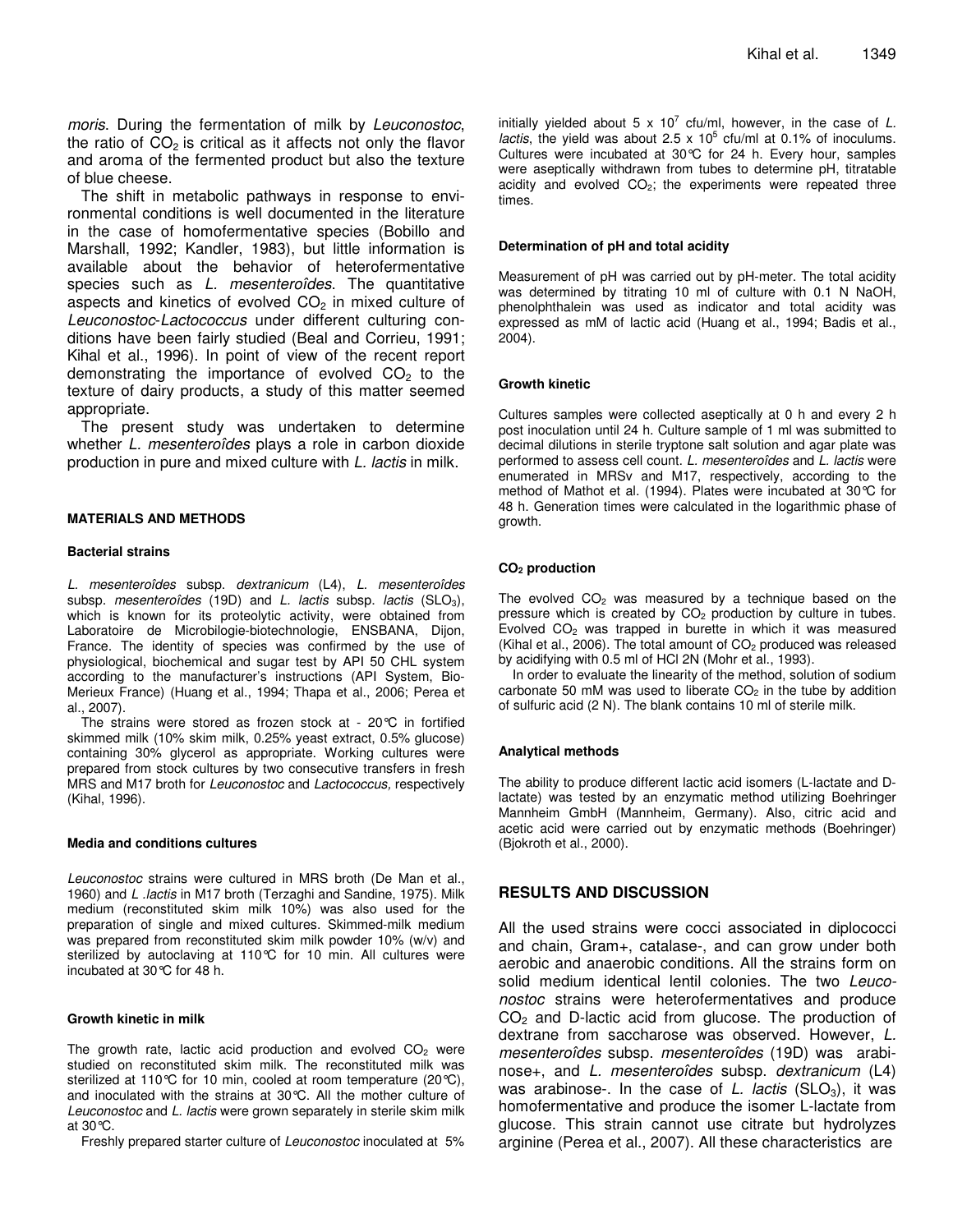| ml of $Na2CO3 50$ mM Mean (ml) |       |       | Standard deviation Coefficient of variance % |
|--------------------------------|-------|-------|----------------------------------------------|
| 5                              | 6.61  | 0.18  | 2.72                                         |
| 8                              | 9.70  | 0.38  | 3.2                                          |
| 10                             | 10.91 | 0.099 | 0.9                                          |
| 12                             | 14.5  | 0.51  | 3.5                                          |

**Table 1.** Response of the complete device to the liberation of CO<sub>2</sub> from a solution of sodium carbonate;

Mean and standard deviation were obtained from ten measurements.

in accordance with Carr et al. (2002), Stiles and Holzapfel (1997), and Klein et al. (1998).

A high correlation was observed when the volume of  $CO<sub>2</sub>$  measured was lower than 80 mM. The method has a good linearity between 0 to 80 mM of  $CO<sub>2</sub>$ , but the application of the method to the determination of  $CO<sub>2</sub>$ content in the sample needs a blank which must be prepared and measured before each culture sample. The lower value of coefficient of variation observed was caused by the preparation of sample than by the measurement itself (Table 1).

By definition, heterofermentative lactic acid bacteria ferment glucose to produce equimolecular amounts of lactate, carbon dioxide and acetate or ethanol (Kandler, 1983; Kihal et al., 1996). However, certain modifications in the conditions of culture may result in the prevalence of one of these products. The kinetics of both evolved  $CO<sub>2</sub>$ and pH evolution are shown in Figures 1 and 2.

When *L. mesenteroîdes* was cultured with *L. lactis* subsp. *lactis prot(+)* in milk, several differences in the fermentation products were observed. No evolved  $CO<sub>2</sub>$ was observed in pure culture of *L. lactis*. A proportion of 2.5 x 10<sup>6</sup> cfu/ml of *L. lactis* decreases the CO<sub>2</sub> production and gives only 12.5 mM of  $CO<sub>2</sub>$  in mixed culture after 24 h of incubation, while 2.5 x 10 5 cfu/ml of *L. lactis* enhanced CO<sup>2</sup> production in mixed culture (Figure 1). Good growth of *L. mesenteroîdes* was observed by Todorov and Dicks (2005) in the presence of 10% soy milk or molasses. The final volume of  $CO<sub>2</sub>$  was 17.4 and 1.5 mM in pure culture of *L. mesenteroîdes* subsp *dextranicum* and *L. lactis,* respectively. A volume of 72.86 mM of  $CO<sub>2</sub>$  was observed when *L. lactis* was used (2.5 x 10 5 cfu/ml) with *Leuconostoc* (3 x 10 7 cfu/ml*)* (Figure 3*)*. A greater inhibition of evolved  $CO<sub>2</sub>$  coming from the contribution of total lactic acid in mixed culture was caused by high inoculums of *L. lactis*. Bellangier et al. (1999) demonstrated that the proteolytic *Lactococcus* inhibit the gas production of *Leuconostoc* sp. In Figure 1, the estimation of results coming from the pure culture relationships applied to a mixed culture experiment was presented. A shift between  $CO<sub>2</sub>$  production rate in pure and mixed culture could be appreciated. In pure culture of *L. mesenteroîdes,* the production of lactic acid was correlated with evolved  $CO<sub>2</sub>$ and the coefficient of correlation was high  $(r = 0.996)$ . The evolution of the curves of  $CO<sub>2</sub>$  and lactic acid production were almost identical in pure culture of *Leuconostoc*.



**Figure 1.** Kinetics of CO<sub>2</sub> production by *Leuconostoc mesenteroîdes* subsp *dextranicum (), Lactococcus lactis* subsp. lactis  $(\diamond)$  in pure culture in milk and in mixed culture of the two strains (•).



**Figure 2.** Kinetics of pH evolution by *Leuconostoc mesenteroîdes* subsp *dextranicum (), Lactococcus lactis* subsp. lactis  $(\diamond)$  in pure culture in milk and in mixed culture of the two strains (•).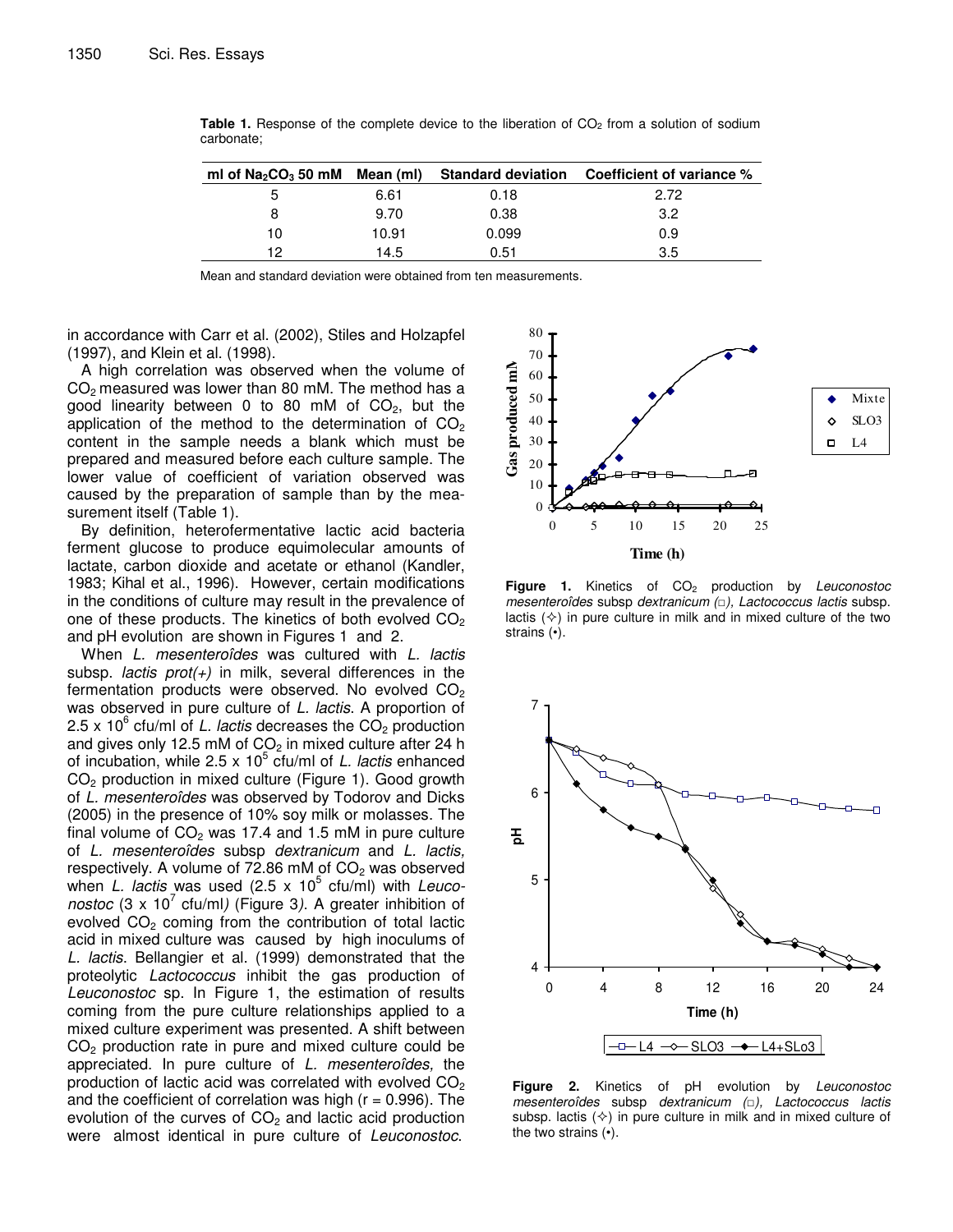

**Figure 3.** Growth kinetics of *Leuconostoc mesen-teroîdes* subsp *dextranicum (,* -*), Lactococcus lactis* subsp. lactis  $(\Diamond, \bullet)$  in pure culture in milk and in mixed culture of the two strains.

Kinetics of pH evolution by culture was presented in Figure 2. The lowest titrable acidity and pH evolution were given by the pure culture of *Leuconostoc*, as starter *cultures L. mesenteroîdes* may offer the potential to carry out fermentations that have a less acidic character which is mentioned earlier and may be desirable from a sensory standpoint. In mixed culture, the final acidity could be substantially reduced by partial conversion of sugar to ethanol and  $CO<sub>2</sub>$ . A high ratio of volatile/non volatile acids might result in better flavor quality. The lactic acid production in skim milk was chosen as an index of starter performance by Beal and Corrieu (1991).

In the first phase, the specific growth rate, lactic acid production rate and evolved  $CO<sub>2</sub>$  rate exhibited a constant relationship. After the first ten hours, an inhibition of growth, lactic acid production and evolved  $CO<sub>2</sub>$  were observed. Maximum  $CO<sub>2</sub>$  production rate (Vmax) showed a decrease when the inoculum level of *L. lactis* increases by a factor of 10 from 2.5 x 10<sup>5</sup> to 2.5 x 10<sup>6</sup> cfu/ml in mixed culture with *L. mesenteroîdes* (3 x 10 7 cfu/lm). This parameter of Vmax could be used to compare different mixed cultures. *L. mesenteroîdes* subsp. *dextranicum* had a maximum rate of  $CO<sub>2</sub>$  production of 3 mM/h in pure culture. In the presence of 2,5 x 10<sup>5</sup> cfu/ml of *L. lactis,* Vmax of  $CO<sub>2</sub>$  production was higher (4 mM/h) and was obtained quicker in mixed culture than in pure culture, although the higher rate of  $CO<sub>2</sub>$  production was main-

tained for a shorter period in pure culture of *Leuconostoc*. *L. mesenteroîdes* did not produce acetoine and diacetyl, the lack of acetoine production at neutral pH is thought to be due to inhibition of acetolactate synthase by several intermediates of sugar metabolism (Cogan, 1987). The pH value of pure culture of *L. mesenteroîdes* decreased from 6.7 to 5.6 after 10 h, whereas in mixed culture and pure culture of *L. lactis*, the pH progressively dropped to 4.4 after 14 h, a value at which growth of both strains ceased. This resulted in the reduction of  $CO<sub>2</sub>$  production (Figure 2).

An interesting way to estimate independently *L. mesenteroîdes* and *L. lactis* concentration during mixed cultures is to use the relationships obtained for pure culture with the associated D(-)lactic acid for *L. mesenteroîdes* and L(+)lactic acid for *L. lactis*. Using curves, measurements of  $D(-)$  and  $L(+)$  lactic acid concentration indicates the evolution of the concentration of each strain in mixed cultures which was obtained from the relationships. A linear correlation was established between evolved  $CO<sub>2</sub>$  and  $D(-)$  lactic acid production by L. *mesenteroîdes.*

The estimated results coming from the pure culture relationships and applied to mixed culture experiment were presented in (Figure 4). A shift between Vmax for *Leuconostoc* and *Lactococcus* could be appreciated. This shows that *L. lactis* grew faster than *L. mesenteroîdes* due to a more rapid assimilation of nutrients and their proteolytic activity. The same phenomenon was reflected by the specific lactic acid production curves (Gonzalo et al., 1994; Robert et al., 2006). *L. lactis* cannot consume citric acid (Figure 5). In mixed culture and pure culture of *L. mesenteroîdes*, citric acid began to be consumed at the beginning of fermentation, but a 12 mM was entirely consumed within 7 h as shown in Figure 5. Whereas, Lee (2005) had suggested that mixed culturing of Lactobacilli may be more effective than single culturing of *Lactobacillus* for improving lactic acid production, the amount of acetic acid formed from citrate was higher in pure and mixed culture of *L. mesenteroîdes*. The kinetics of acetate production and citric acid consumption were similar, and a peak of production at early sampling times followed by deceleration of acetate production rate.

Growth of *L. mesenteroîdes* on lactose was stimulated by citrate but no growth on citrate alone was observed. The growth stimulation of *L. mesenteroîdes* in the presence of citrate can be explained by the action of citrate as an external electron acceptor, resulting in more acetate (and ATP) production and less ethanol production during the heterofermentative lactose conversion. This phenomenon has been described by Schmitt et al. (1990) and Zurera-Cosano et al. (2006).

In conclusion, a greater inhibition of evolved CO<sub>2</sub> in *L*. *mesenteroîdes* coming from the high production of lactic acid in mixed culture by high inoculums of *L. lactis (SLO<sup>3</sup>* prof<sup>+</sup>) was observed. The growth and CO<sub>2</sub> production by *L. mesenteroîdes* was related to know the precise ratio of initial inoculum of two strains milk for good performance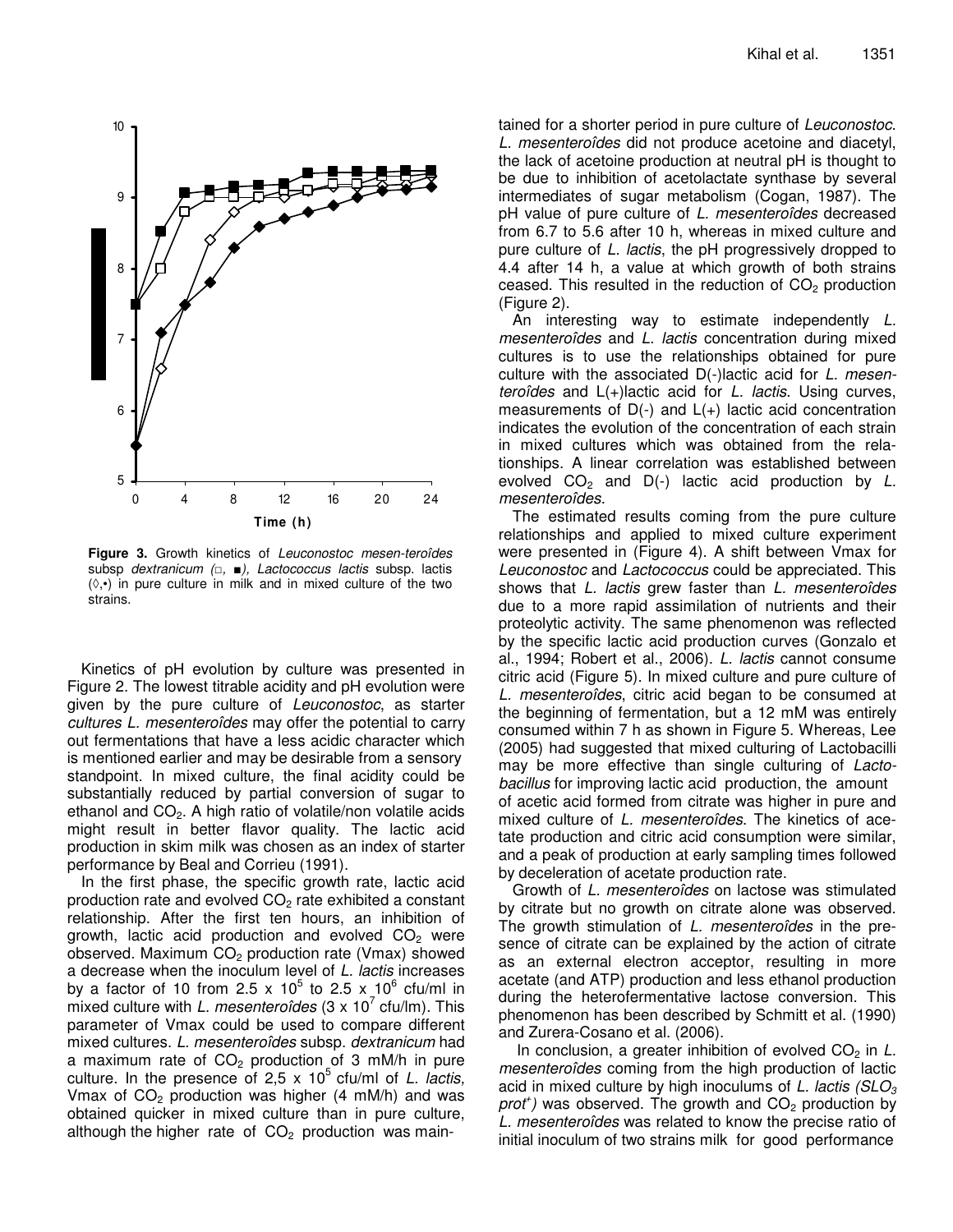

**Figure 4.** Kinetics of lactic acid production during incubation of *Leuconostoc mesenteroîdes* subsp. *dextranicum* (- $( \Box ).$ *Lactococcus lactis* ( $\Diamond$ ) in pure culture in milk and D-lactic acid  $($ ) and L-lactic acid  $($   $\blacklozenge)$  production in mixed culture.





**Figure 5.** Kinetic of citrate consumption (**A**) and acetate production (**B**) in culture pure in milk by *Leuconostoc mesenteroîdes* subsp *dextranicum* (-) *Lactococcus lactis* subsp *lactis*  $(\Diamond)$  and in mixed culture  $(\blacksquare)$ .

in dairy industries.

#### **REFERENCES**

- Ayad EHE, Nashat S, El-Sadek N, Metwaly H, El-Soda M (2004). Selection of wild lactic acid bacteria isolated from traditional Egyptian dairy products according to production and technological. Criteria Food Microbiol. 21: 715–725.
- Badis A, Guetarni D, Moussa BB, Henni DE, Kihal M (2004). Identification and technological properties of lactic acid bacteria isolated from raw goat milk of four Algerian races. Food Microbiol. 21: 579–588.
- Beal C, Corrieu G (1991). Influence of pH, temperature, and inoculum composition on mixed cultures of *Streptococcus thermophilus* 404 and *Lactobacillus bulgaricus* 398. Biotechnol. Bioeng. 38: 90-98.
- Bellangier P, Richard J, Foucaud C (1999). Associative growth of lactococcus lactis and Leuconostoc mesenteroides strains in milk. J. Dairy Sci. 80: 1520-1527.
- Bjokroth KJ, Geisen R, Schillinger U, Weiss N, DeVos P, Holzapfel WH, Korkeala JH, Vandamme P (2000). Characterization of *Leuconostoc gasicomitatum* sp. associated with spoiled raw tomato Marinated Broiler meat strips packaged under modified atmosphere conditions. Appl. Environ. Microbiol. 66(9): 3764-3772.
- Bobillo M, Marshall VM (1992). Effect of acidic pH and salt on acid endproducts by Lactobacillus plantarum in aerated, glucose-limited continuous culture. J. Appl. Bacteriol. 73: 67-70.
- Carr FJ, Chill D, Maida.N (2002). The Lactic Acid Bacteria: A Literature Survey. Crit. Rev. Microbiol. 28(4): 281–370.
- Cogan TM (1987). Co-metabolism of citrate and glucose by Leuconostcoc spp.: effet on growth, substrates and products. J. Appl. Bacteriol. 63: 551-558.
- De Man MC, Rogosa M, Sharpe ME (1960). A medium for the cultivation of lactobacilli. J. Appl. Bacteriol. 23 : 130-135.
- Drosinos EH, Mataragas M, Nasis P, Galiotou M, Metaxopoulos J (2005). Growth and bacteriocin production kinetics of *Leuconostoc mesenteroides* E131. J. Appl. Microbiol. 99: 1314–1323.
- Gibson T, Abdelmalek Y (1945). The formation of carbon dioxide by lactic acid bacteria and *Bacillus licheniformis* and a cultural method of detecting the process. J. Dairy Res. 14: 35-44.
- Girard F, Boyaval P (1994). Carbon dioxide measurement in swisstypes cheeses by coupling extraction and gas chromatography. Le lait 74 : 389-398.
- Gonzalo A, Latrille E, Beal C, Corrieu G (1994). On line estimation of biological variables during pH controlled lactic acid fermentations. Biotechnol. Bioeng. 44: 1168-1176.
- Holmes B, Sandine WE, Elliker PR (1968). Some factors influencing carbon dioxide production by Leuconostoc citrovorum. Appl. Microbiol. 1: 56-61.
- Huang DQ, Prevost H, Kihal M, Diviès C (1994). Instability of plasmid encoding for B-galactosidase in *Leuconostoc mesenteroides* subsp *mesenteroides*. J. Basic Microbiol. 34. (1): 23-30.
- Kandler O (1983). Carbohydrate metabolism in lactic acid bacteria. Antonie Van Leewenhoek 49: 209-224.
- Kihal M (1996). Etude de la production du dioxyde de carbone par *Leuconostoc mesenteroides*, élément d'application en technologie fromagère type fromage bleu. Thèse de Doctorat d'état. Université d'Oran Algérie. p. 167.
- Kihal M, Henni DE, Prevost H, Diviès C (2006). New manometric method for measuring carbon dioxide production by dairy starter culture : a case of *Leuconostoc mesenteroides*. Afr. J. Biotechnol. 5 (4): 378-383.
- Kihal M, Prevost H, Lhotte ME, Huang DQ, Diviès C (1996). Instability of plasmid-encoded citrate permease in *Leuconostoc*. Lett. Appl . Microbiol. (Mars) 22 : 219-223.
- Klein G, Pack A, Bonaparte C, Reuter G (1998). Taxonomy and physiology of probiotic lactic acid bacteria. Int. J. Food Microbial. 41 : 103-125.
- Kneifel W, Gretner R (1992). A simple method for estimating the carbon dioxide product of mesophilic starter cultures. Milchwissenschaft 11: 108-111.